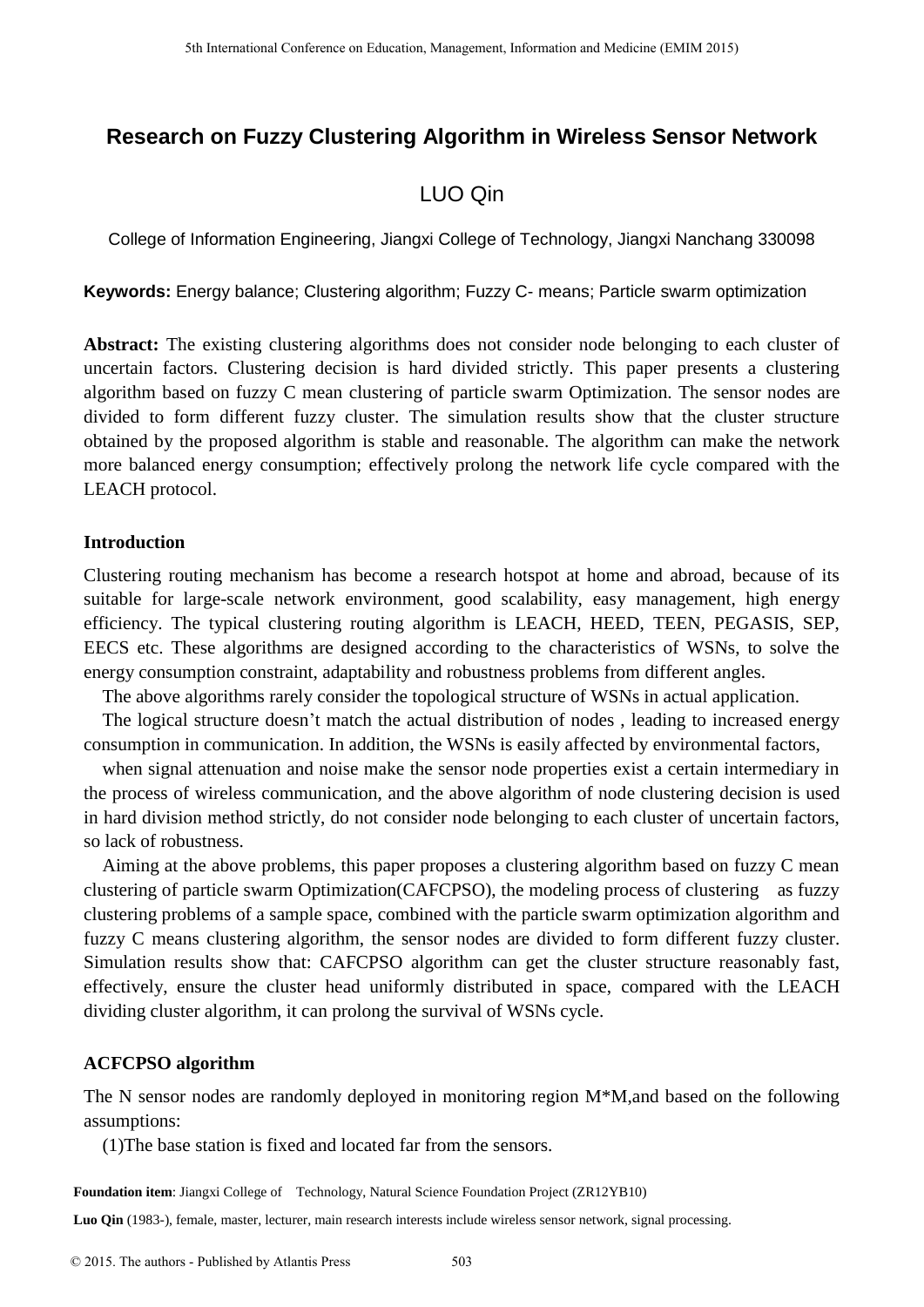(2) The initial energy of nodes are the same;

(3) Nodes can perceive its residual energy;

(4) Nodes can perceive its geographical position;

(5) The base station can calculate the density for each nodes around through its geographical location;

(6) The base station can calculate the distance to each node through its geographical location;

(7) Wireless communication between nodes is symmetrical.

The ACFCPSO algorithm uses the first order radio model[2]. The sensor node will send m bit data to another node with the distance of d, If the transmission distance of d is less than d0, it will use free space model, The signal power will decay in d2; else decay in d4.The sensor node will consume energy as in equation 1:

$$
E_{Tx} (m,d) = \begin{cases} E_{elec} * m + E_{fs} * m * d^2 & d < d_0 \\ E_{elec} * m + E_{fs} * m * d^4 & d \ge d_0 \end{cases}
$$
 (1)

The sensor node needs to consume energy as in equation 2 receives the m bit data.

$$
E_{\text{Rx}}(m,d) = E_{\text{elec}} \cdot m \tag{2}
$$

Fuzzy C- means clustering algorithm is very dependent on the initial value to find the optimal solution. In addition, If fuzzy C- means clustering algorithm expects a good clustering effect , it will need a lot of experiments on different initial solution, and select the better results from them, which is time-consuming and efficiency too low. Particle swarm optimization algorithm has strong global search ability, is not easy to fall into the local area, the convergence speed is fast, the combination of the two is likely to get a good clustering algorithm[3]. In the use of particle swarm optimization algorithm to improve fuzzy C- means clustering algorithm, particle swarm position is a set of cluster centers. The PSO algorithm combined with fuzzy clustering algorithm, the solution is as the initial value of FCM algorithm by using particle swarm optimization algorithm. It uses FCM algorithm to find the global optimal solution for further use. This paper puts forward a fuzzy clustering algorithm based on particle swarm optimization. The process of algorithm[4] is as follows:

(1) initialize the particle swarm's position and velocity;

(2) using  $\frac{2}{1}$  $c_{ij} = 1 / \sum_{k=1}^{c} \left( \frac{d_{ij}}{d_{kj}} \right)^m$  $w_{ij} = 1 / \sum_{k=1}^{c} \left( \frac{d}{d} \right)$ i,  $=$  $=1/\sum_{k=1}^{c} \left(\frac{d_{ij}}{d_{kj}}\right)^{m}$ to calculate the membership function of wij;

(3)the use of fitness function 1  $_m(W, P)$  $F = \frac{1}{J_m(W, P)}$ 

is calculated for each particle's fitness value;

(4) compared the fitness of each particle and the experienced best position of the Pbest, if the current value is better, then the current value as its best position;

(5) compared the fitness of each particle and global best position of the Gbest, if the current value is better, then the current value as the global best position;

(6) according to the formula 1 and formula 2 to update the particle's speed and position;

(7) if the convergence conditions are met, then the end; otherwise, go to (2).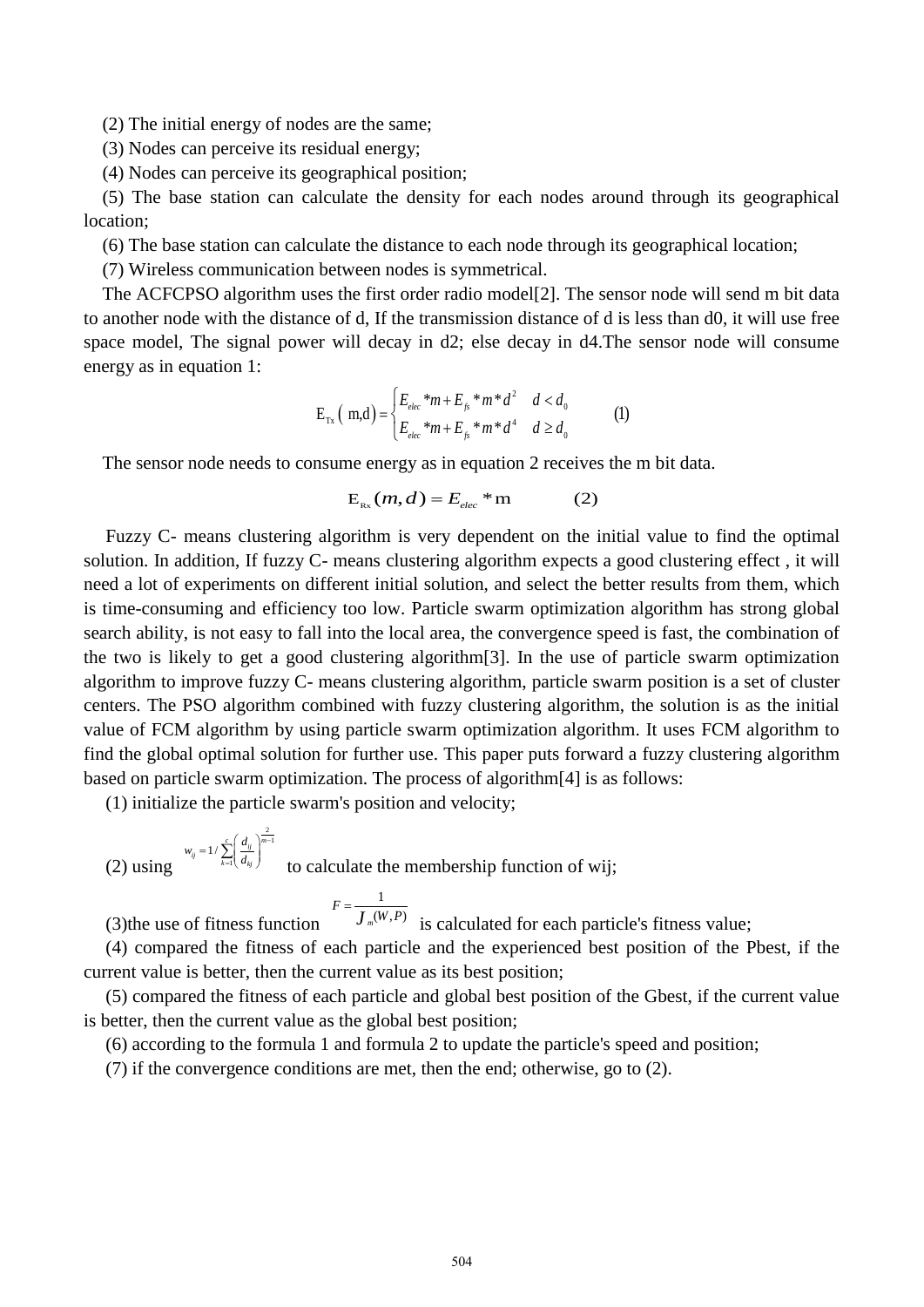#### **Simulation Experiments**

#### **Experimental parameters**

| parameter                                 | value     | parameter                     | value               |
|-------------------------------------------|-----------|-------------------------------|---------------------|
| Regional network                          | $100*100$ | The free space model (Emp)    | $0.0013pJ/bit/$ /m2 |
| Sensor node number (N)                    | 100       | Multipath fading model (Efs)  | $10pJ/b$ it /m4     |
| The Sink node position                    | (50, 150) | Data fusion energy (EDA)      | 5nJ/bit/signal      |
| The cluster head expected probability (q) | 0.1       | The control packet size (cPL) | 200 <sub>bit</sub>  |
| The initial energy of node (E0)           | 0.5J      | The packet size (PL)          | 4000bit             |
| The reception or transmission of energy   | 50nJ/bit  |                               |                     |
| consumption (Eelec)                       |           |                               |                     |

| Table 1 simulation parameters table |  |
|-------------------------------------|--|
|-------------------------------------|--|

## **Analysis of simulation results**





Fig.1 The cluster head election results of LEACH Fig. 2 The cluster head election results of CAFCPSO Fig.2 is a cluster head using CAFCPSO to generate in the first round of distribution of sensor nodes in the same cluster head, compared to LEACH, not only the number of close to the optimal number of cluster heads, and corresponds to the position of the node density distribution. CAFCPSO is more uniform and reasonable.





Fig. 3 survival nodes - rounds diagram Fig.4 residual energy - rounds diagram

Fig.3 compares the whole network life cycle of LEACH with CAFCPSO. In the LEACH protocol, the first node dies in the 803rd round , and the last node dies in the 1631st round ,while in the CAFCPSO protocol, the first node dies in the 1002nd round., and the last node dies in the 1984th round. When 10%, 50%, 80%, and 100% nodes of death, the survival of CAFCPSO cycle number of rounds about better than LEACH 30.2%.From the overall trend of change curve, the death rate of alive nodes in CAFCPSO protocol is slower than the LEACH protocol. In the process of survival nodes from 100 to 70, death rate of CAFCPSO is slower than LEACH about 53%.

Fig.4 shows the residual energy of LEACH and CAFCPSO. From the above chart, it is easy to find that the residual energy of network using CAFCPSO protocol is higher than using the LEACH protocol after the same number of rounds. Through the 200 round, 500 round, 1000 round of cycle,